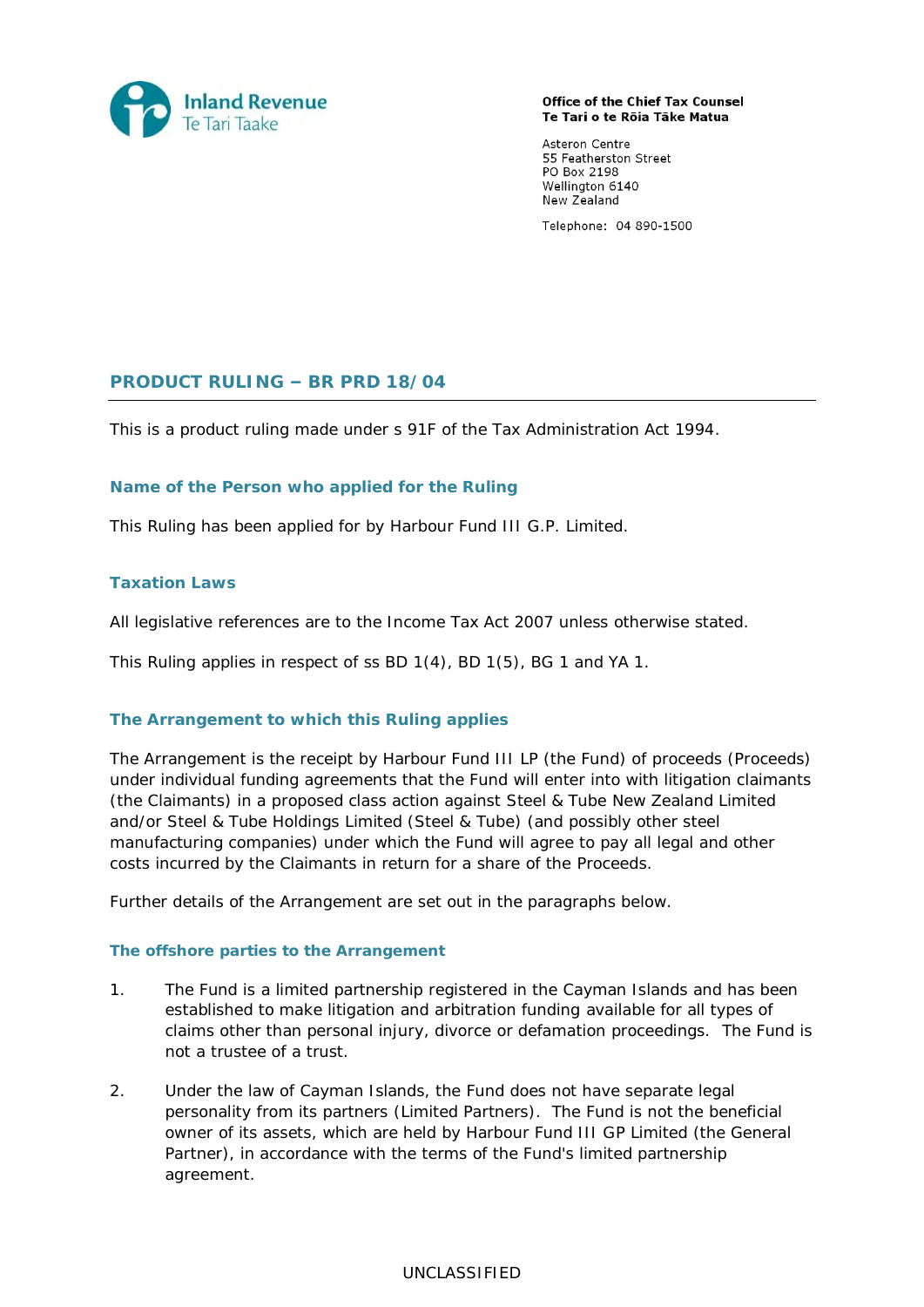

- 3. The Fund provides funding for litigation claimants all around the world who have met certain criteria. The criteria include the creditworthiness of the defendant, the legal merits of the case, the expertise of the legal team and the likely legal fees.
- 4. The Fund is advised by Harbour Litigation Cayman Limited (the Investment Advisor) a company incorporated in the Cayman Islands. The Investment Advisor has been contracted by the General Partner under an investment advisory agreement (Investment Advisory Agreement) to perform investigation, evaluation and due diligence services in respect of potential claims for which funding is sought.
- 5. Preliminary investigation and due diligence services have in turn been subcontracted by the Investment Advisor to Harbour Litigation Funding Limited (the Sub-Advisor) which is a company incorporated in England and Wales, under a sub-advisory agreement (Sub-Advisory Agreement).
- 6. Details of the activities undertaken by the Investment Advisor and by the Sub-Advisor (together the Advisors) when investigating and evaluating potential claims are set out below.

# *Summary of the normal investment procedures*

- 7. The Advisors ensure that the business of the Fund is known to interested parties. However, the Advisors do not actively or routinely seek to identify and locate specific claims for which funding might be provided.
- 8. Once a request for funding is received a confidentiality agreement is entered into, and the Advisors conduct a preliminary assessment. Information is gathered regarding the claim, and an immediate analysis is conducted to assess whether the claim is likely to satisfy the Fund's criteria. If the claim is unlikely to satisfy the criteria, it will generally be rejected at this stage.
- 9. If a claim passes the first stage of analysis, the Sub-Advisor will, if appropriate, enter into a letter of intent, usually with the claimant directly, but in the case of a class/group action, with the legal representative seeking funding on behalf of the claimants. This procedure has been adopted because there are too many claimants to execute separate documents with and they may not yet have been identified. The Sub-Advisor will then conduct a more detailed due diligence to ascertain whether the claim would be likely to meet the criteria for funding.
- 10. An Investment Committee established by the Investment Advisor then meets every few weeks to evaluate the legal merits of the cases for which funding is sought which satisfy the Fund's criteria. The Investment Committee also receives updates on the progress of existing funded claims.
- 11. At the conclusion of each meeting the Investment Committee, where appropriate, make a formal recommendation to the Board of the Investment Advisor, about investing in proposed new claims. The Investment Committee also reports to the Board of the Investment Advisor on existing funded claims if there have been material adverse developments in the case of existing funded claims.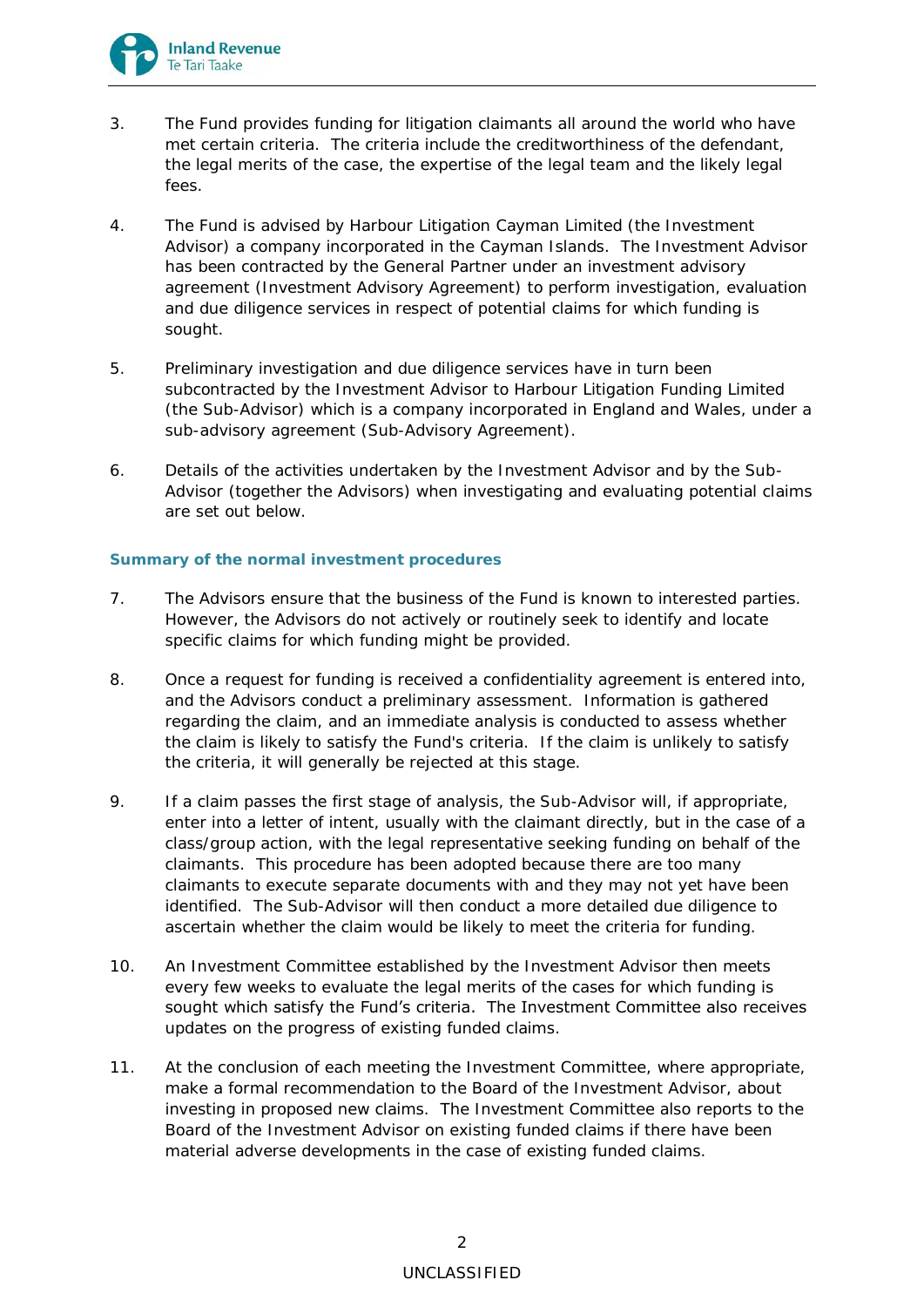

- 12. The Board of the Investment Advisor then considers the recommendations made by the Investment Committee at its monthly meeting. Where the Board of the Investment Advisor considers that a proposed claim is likely to meet the Fund's criteria for funding, a recommendation is made by the Board of the Investment Advisor to the Board of the General Partner, which has the authority to invest in claims on behalf of the Fund.
- 13. The Board of the General Partner then meets to consider the recommendations made by the Board of the Investment Advisor.
- 14. Where the Board of the General Partner (on behalf of the Fund) considers that a recommended claim is meritorious, the Fund will make funds directly available for the claim by entering into a funding agreement or funding agreements with the claimants.

#### *How the decision to fund this Claim was made*

- 15. The Sub-Advisor was approached in June 2016, via email, by Adina Thorn of Adina Thorn Lawyers, in relation to the possible funding of a representative action in relation to the quality of seismic mesh and the supply of non-compliant seismic mesh for use in building construction, predominantly in and around Christchurch. The potential claim, would be based in negligence and breach of statutory duties, and was expected to involve over 317 Claimants with a claim for damages in excess of NZ\$44 million (the Claim). This matter was the subject of an investigation and subsequent prosecution by the Commerce Commission.
- 16. In accordance with the normal procedure summarised above, this approach for funding was subjected to the preliminary review and assessment process. It was subsequently concluded that the Claim could potentially satisfy the Fund's criteria.
- 17. Due diligence was then undertaken by the Advisors, and ultimately a recommendation was made to the Board of the General Partner that the Claim be approved for funding.
- 18. At its July 2017 meeting in the Cayman Islands, the Board of the General Partner approved the Claim for funding.
- 19. The parties then attended to the finalisation of anticipated timetables and funding amounts, and appropriate documentation was prepared for the Fund to record the terms on which funding would be provided to Claimants.
- 20. A draft of the funding agreement (Funding Agreement) was prepared, to record the terms on which the Fund will make funding available to Claimants for their legal and other costs incurred in relation to the Claim. A draft relationship agreement (Relationship Agreement) was prepared to record the various invoicing and reporting requirements that will apply to the legal representative (Legal Representative) acting for the funded Claimants throughout the proceedings (Proceedings).
- 21. The Relationship Agreement was finalised and entered into on 2 August 2016 by the Board of the General Partner and the Legal Representative. At the date that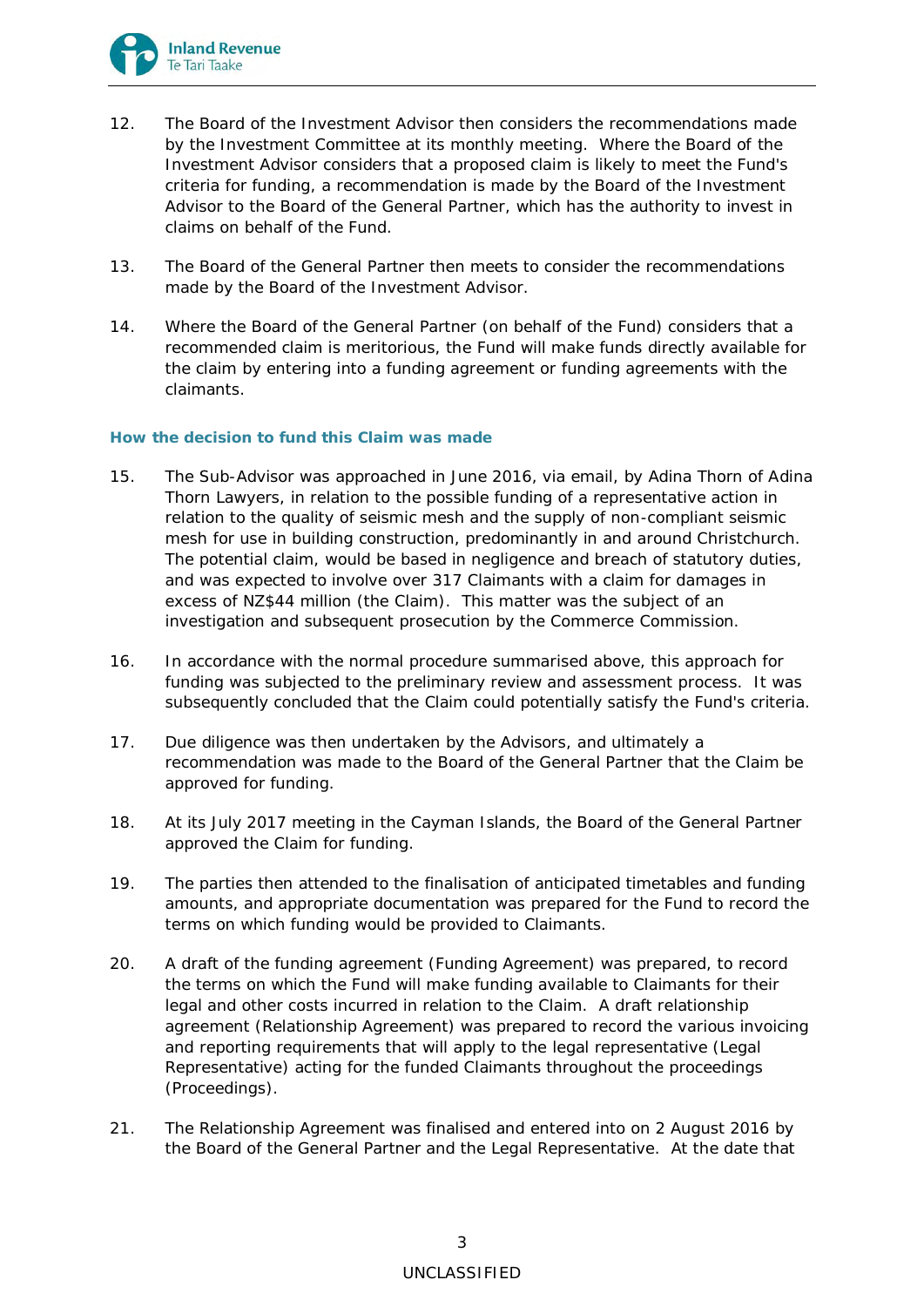

this Ruling is signed Adina Thorn Lawyers are the Legal Representative, but the Claimants have the ability to appoint a replacement Legal Representative. The Funding Agreement was finalised by 29 June 2018 with Claimants progressively entering into the Funding Agreement from that time.

# *Funding Agreement*

- 22. The Funding Agreement records the terms on which the Fund agrees to make funds available to Claimants (ie, individuals or groups who have suffered damage within the scope of the Claim) for the "Claimant's legal costs" (Claimant's Legal Costs). The phrase Claimant's Legal Costs is defined in cl 20.1 of the Funding Agreement. It includes legal fees incurred in relation to the Claim, and any costs incurred by the Claimants (subject to certain exclusions) should the Claimants be ordered to pay the legal costs of the defendant or any other party involved in the Claim. Under the terms of cl 9 of the Funding Agreement the Claimants have agreed that in the event that the Claimants are successful, the Fund will receive the Proceeds.
- 23. The Claimants will comprise individuals, groups of individuals and companies (or their respective representatives, such as liquidators or administrators) that are home and building owners, affected by defects in the design and/or manufacture of seismic mesh used in their homes and buildings.
- 24. Virtually all of the Claimant group is located in New Zealand, and all of the properties to which the Claim relates are located in New Zealand. This Ruling only considers or rules on the Arrangement to the extent it relates to New Zealand properties.

# *Funding process*

- 25. Funding for the Claimants Legal Costs will be made available under the Funding Agreement in two stages. The first stage comprises the point up to which all the pre-conditions for full funding are satisfied, and a statement of claim has been filed.
- 26. The Applicant advised that due to the process of confirming Claimants taking time, Claimants will be confirmed as being part of the Claimant group on a progressive basis during the first stage of funding. Claimants will continue to be confirmed up until (and potentially after) the time that the statement of claim is filed. It is possible that Claimants could be confirmed and enter into the Funding Agreement after the second stage of funding has commenced.
- 27. During the first stage, legal fees will be incurred for work which will benefit all Claimants including Claimants who are accepted towards the end of the first stage. The definition of Claimants Legal Costs (cl 20.1 of the Funding Agreement*)* overcomes a potential problem associated with the timing of, and allocation of, legal costs, which were incurred before a Claimant entered into the Funding Agreement. This clause provides that Claimants will agree that each Claimant's proportionate share will be allocated by reference to the value of their claim, regardless of when each Claimant entered into the Funding Agreement.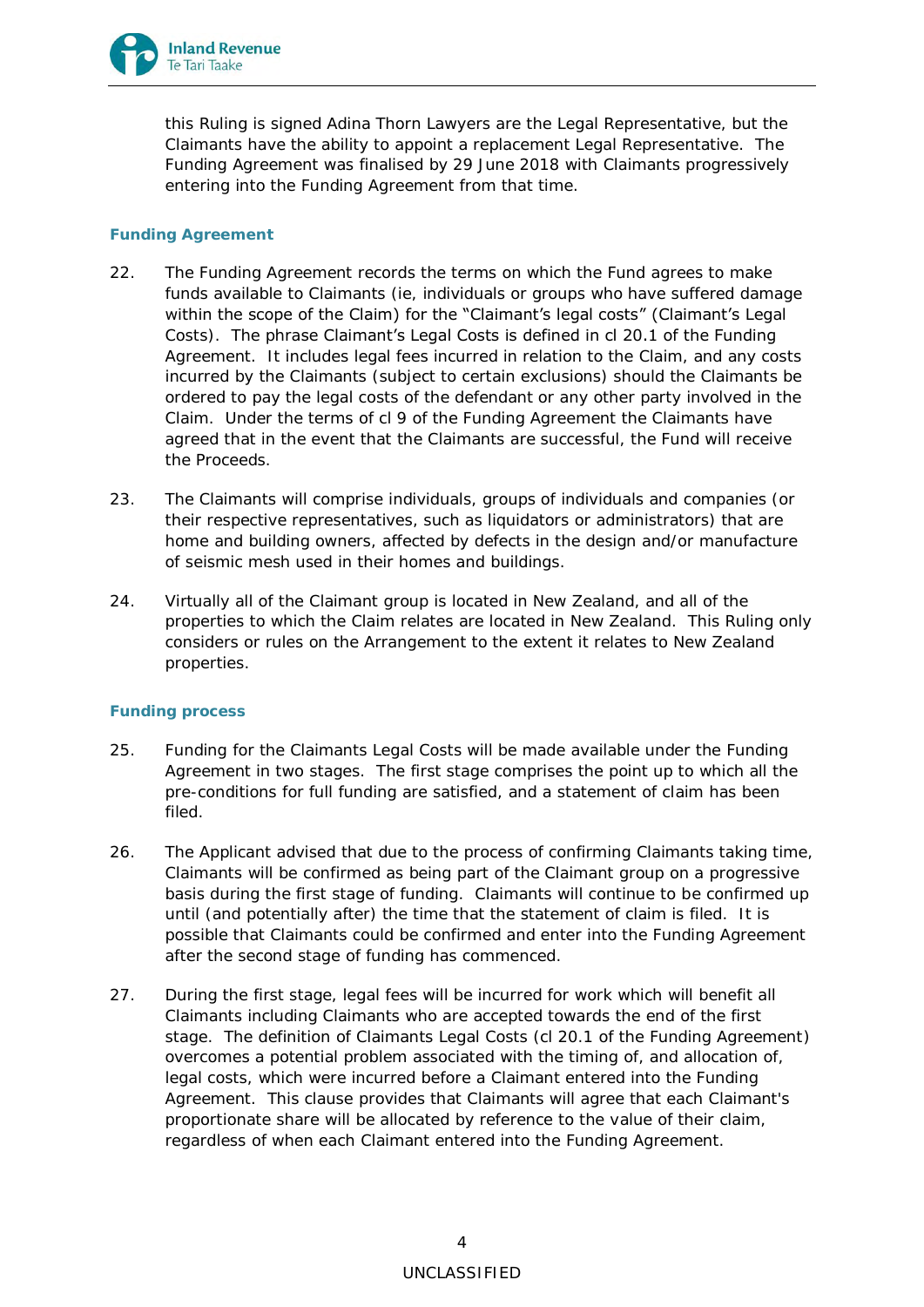

28. Provided that the Claim satisfies the preconditions for full funding, the Fund will, after the completion of the first stage, fund the second stage of the Claim. Funding will be provided for the second stage of the Claim until such time as the Fund terminates its obligations under the Funding Agreements or the Proceedings are concluded (whether by settlement or judgment of the courts).

## *Fund's entitlement to Proceeds*

- 29. In the event that the Fund funds stage one and two of the Claim, and the Claim is successful, the Fund will be entitled to receive the Proceeds. The amount of the Proceeds will be calculated on the basis set out in the Funding Agreement. Clause 9.1(a)(i) to (vi) outlines how the Proceeds will be allocated between the Fund and the Claimants.
- 30. In accordance with the Funding Agreement, the Legal Representative will receive and hold any damages, costs and settlement sums received in respect of a Claim on bare trust for the Fund and the Claimants in the proportions agreed until such time as the relevant amounts are paid to the Fund and to the Claimants. All amounts received from the defendant must first be paid to the Fund who will be paid in priority to the Claimants, who shall each receive such sum as is equal to their share of the remaining damages, costs or settlement sum.

# *Control of Claim*

- 31. Control of the Claim will rest with the Claimants. The Fund will have no ability to instruct the Legal Representative or dictate how the Proceedings are to be conducted. Clause 5 of The Funding Agreement expressly acknowledges that the Fund has no control over or right to make decisions about the Proceedings. Only the Claimants, through the Representative Claimant (Representative Claimant) may instruct the Legal Representative and determine, for example, the claims that will be pursued and what actions will be taken or decisions made on a day to day basis in respect of the conduct of the Proceedings.
- 32. Clause 6.1(e) of the Funding Agreement provides that at any time Claimants will be entitled to change the Legal Representative. While the prior written agreement of the Fund is required, this clause provides that the Fund's consent to such a change is not to be unreasonably withheld. However, in order to continue to receive funding under the Funding Agreement, the Claimants will be required to ensure that the new Legal Representative executes a deed in favour of the Fund under which the new Legal Representative agrees to be bound by the terms of the Relationship Agreement as if they were the prior Legal Representative.
- 33. Clauses 5, 6 and 13 of the Funding Agreement outline the Claimants obligations under the Funding Agreement. They include taking certain actions and to provide certain instructions to the Legal Representative in relation to certain anticipated future events including: in relation to the pursuit of an appeal should the Fund wish to provide funding for an appeal, and in relation to settlement decisions should settlement be recommended or not recommended (as the case may be) by the Legal Representative.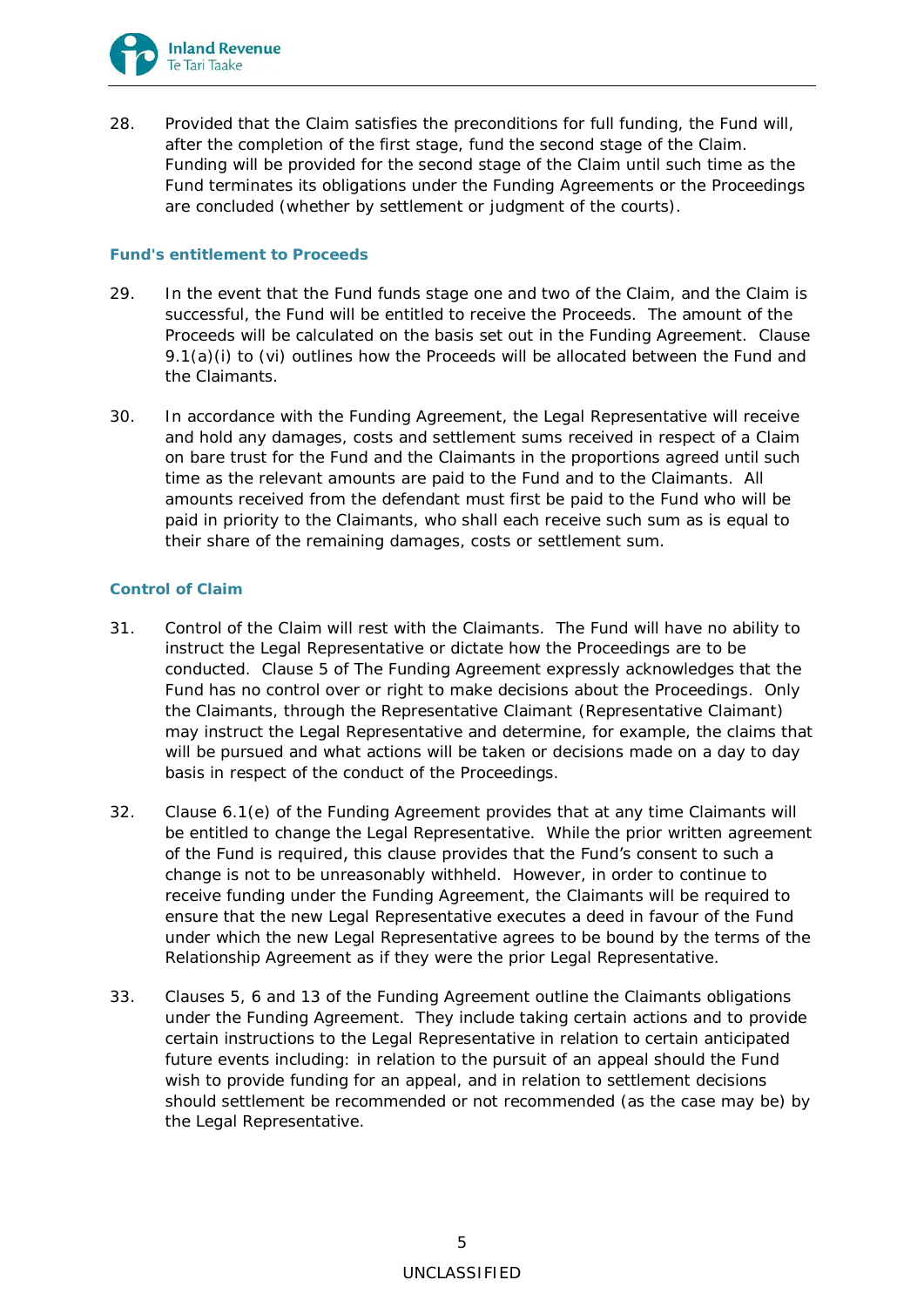

34. The Applicant states that because this is a class action, Claimants will also agree on entering into the Funding Agreement the manner in which the Proceedings will be conducted and the Representative Claimant will instruct the Legal Representative. This is to ensure that the funded Claimants agree at the outset how the Proceedings will be conducted, and so that the Fund can be confident that the Proceedings are being conducted in an optimal manner.

# *Termination*

- 35. Clause 1 of the Funding Agreement contains an initial cooling off period of 20 days. Clause 12 of the Funding Agreement provides that a Claimant will not be able to unilaterally terminate its obligations under the Funding Agreement. Claimants will only be entitled to actively terminate their obligations if there has been a material breach by the Fund which has adversely affected the Claimant's interests and which has not been remedied by the Fund within 30 days.
- 36. Clause 12 of the Funding Agreement enables a Claimant to opt out of the class action if the Claimant gives instructions to the Legal representative or otherwise exercises a right to opt out of the Proceedings. However, if the Claim is subsequently successful the Fund is still entitled to recover its share of the Proceeds as if the Claimant had not opted out of the class action.
- 37. Clause 11 of the Funding Agreement provides that the Fund will have the right at any time to terminate its obligation to contribute to future legal costs in respect of the Claim.

## *Key contractual terms relating to process*

- 38. Claimants will agree to take certain actions and provide certain instructions to the Legal Representative in relation to the manner in which the Proceedings will be conducted, and in relation to certain potential future events. These obligations are contained in the following clauses of the Funding Agreement:
	- Clause 5: Conduct of Proceedings.
	- Clause 6: Claimant's Obligations.
	- Clause 9: Application of Proceeds and Interim Recoveries.
	- Clause 13: Settlement Decisions.
	- Clause 19: General Provisions.
- 39. Under cls 5, 6 and 13 of the Funding Agreement, each Claimant will agree:
	- That the Representative Claimant will determine, in consultation with the Legal Representative and without direction from the Fund, what claims will be pursued (cl 5.1(a)).
	- That the Representative Claimant will, without direction from the Fund, give day to day instructions to the Legal Representative and will make binding decisions on behalf of Claimants (cl 5.1(c)).
	- That the Claimant will provide all information and documents required by the Legal Representative, will deal promptly with all requests made by the Legal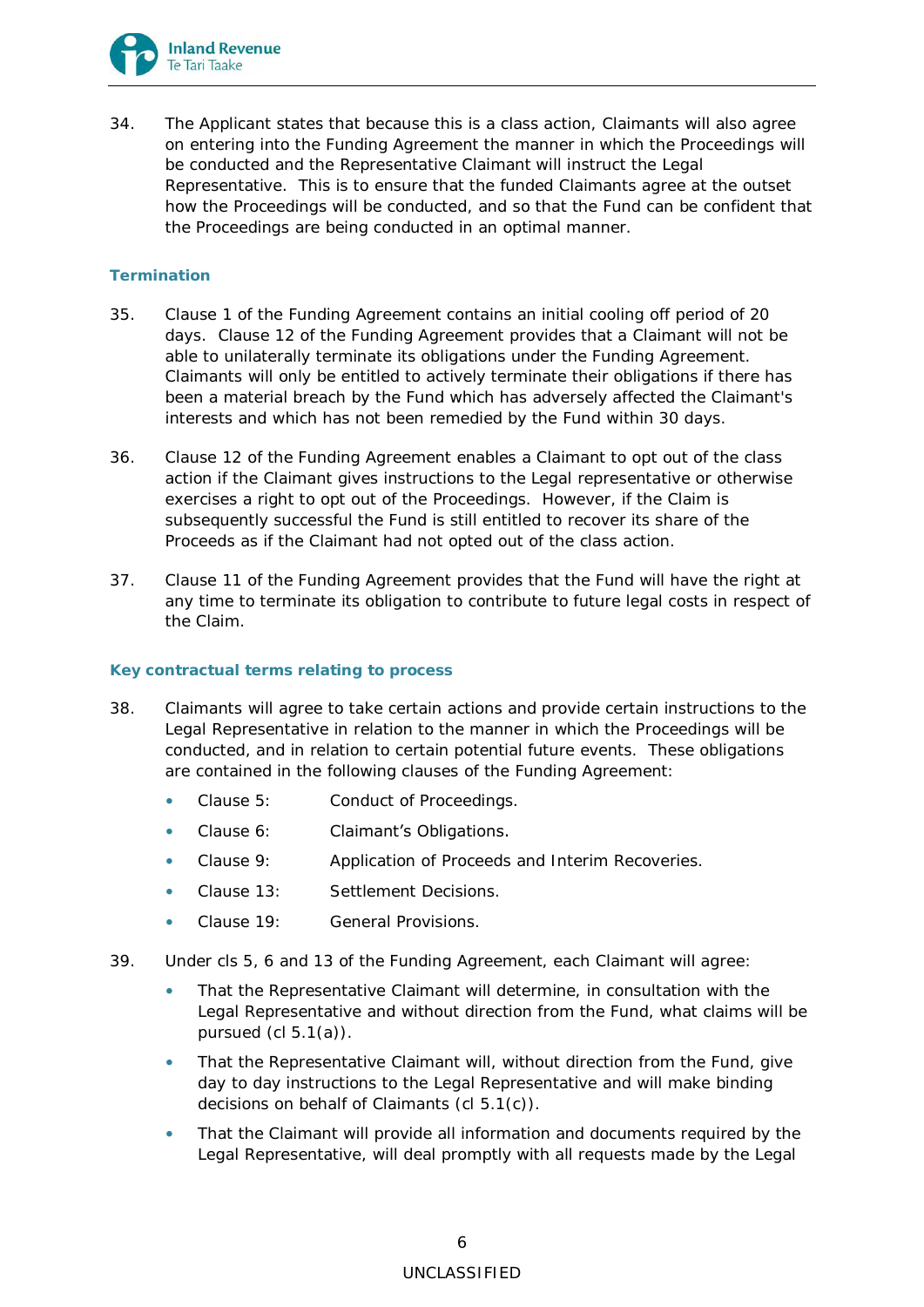

Representative and will co-operate generally with the Legal Representative (cls 6.1(m) to 6.1(o)).

- That the Claimant will act reasonably and commercially in the prosecution of the Proceedings and in accordance with the advice of the Legal Representative  $(cl 6.1(d))$ .
- That the Claimant will accept and follow the Legal Representative's reasonable legal advice including advice in relation to settlement (cl 6.1(i)).
- That the Representative Claimant is authorised to make or take any action constituting a settlement decision provided that the Legal Representative has advised such action is reasonable (cl 13.1).
- That the Legal Representative is authorised to and instructed to accept on the Claimant's behalf, any settlement proposed where the Claimant has not initially wanted to act in accordance with the advice of the Legal Representative and the matter has been referred to independent counsel for opinion, with the independent counsel having recommended that the Legal Representative's advice is reasonable in all the circumstances (cls 13.3 and 13.4).
- 40. In addition, each Claimant will agree under the Funding Agreement that the Fund is entitled to communicate directly with the Legal Representative, and that the Fund is entitled to receive any information which has or may have a material impact on the Claim and/or the Proceedings (cls 5.1(d) and 6.1(b)).

# *The Relationship Agreement between the Legal Representative and the Fund*

- 41. The terms and conditions in the Relationship Agreement are consistent with the above provisions in the Funding Agreement. The Relationship Agreement provides that the Legal Representative must:
	- Act consistently with all authorisations and instructions given by the Claimant as contemplated in the Funding Agreement, subject to having received such instructions or authorisations (cl 2.4).
	- Only enter into a "Retainer" (as that term is defined in the Relationship Agreement) with a Claimant if the Claimant gives the Legal Representative all the authorisations and instructions contemplated and referred to in the Funding Agreement (cl 2.5).
	- Ensure the Claimant is given all necessary information to facilitate informed instructions (cl 8.2).
	- Keep the Fund fully informed by providing a monthly report in the form set out in the Relationship Agreement (cl 8.1(b)) and until Proceedings are issued provide a fortnightly report in relation to the progress of the book build and other matters (cl 8.1(a)).
	- Give the Fund access to, and when requested provide the Fund with copies of, all material documents produced by or for the Claimants in relation to the Proceedings (cl 8.1(c)).
	- Immediately inform the Claimant, and in accordance with the Claimant's instructions as contemplated in the Retainer and the Funding Agreement,